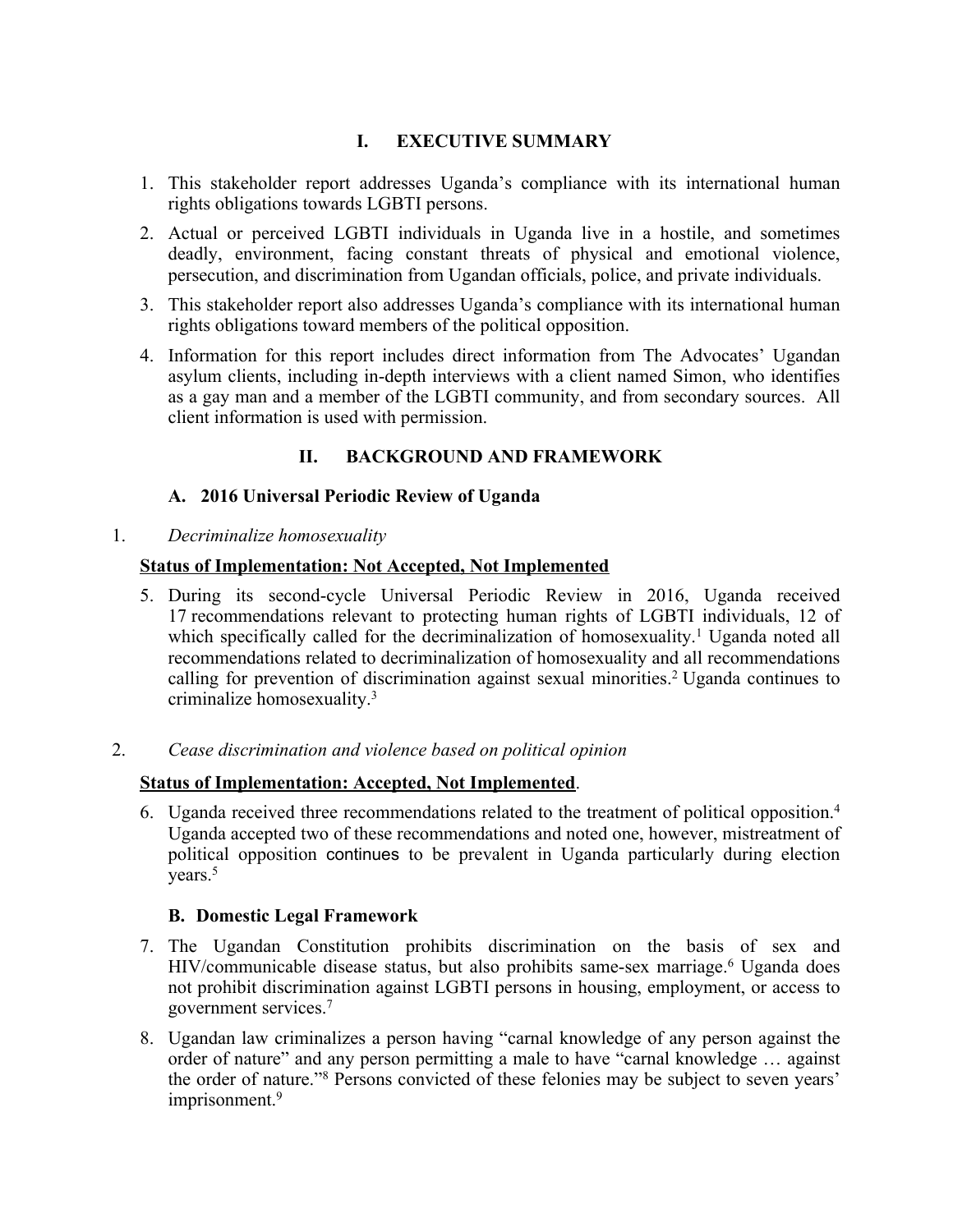9. In May 2021, Uganda'<sup>s</sup> Parliament approved <sup>a</sup> Sexual Offenses Bill, which further criminalizes homosexuality by punishing homosexual acts by Ugandans while outside of Uganda and criminalizing failure to report such acts.<sup>10</sup>

## **III. IMPLEMENTATION OF INTERNATIONAL HUMAN RIGHTS OBLIGATIONS**

#### **Right or area 5. Legal, institutional & political framework**

10. Since 2016, politicians have spoken against homosexuality publicly. The Ethics and Integrity Minister proposed imposing the death penalty for same-sex relations, resulting in increased attacks against LGBTI persons.<sup>11</sup> The open hostility and discriminatory views expressed publicly by Ugandan politicians has negatively impacted LGBTI individuals. For example, "Homophobic comments by Uganda'<sup>s</sup> president and other politicians are making some LGBT+ Ugandans too scared to vote in elections."<sup>12</sup>

### **Right or area 8. Non-discrimination**

- 11. Since 2016, Uganda has continued to criminalize homosexuality and has passed new laws criminalizing homosexuality. 13 See paragraphs 8-9.
- 12. The LGBTI community faces discrimination in many aspects of daily life, including but not limited to housing, education, health care and employment. See paragraphs 35-39.
- 13. There have also been multiple instances of targeting LGBTI individuals for arbitrary arrest. 14 See paragraphs 20-25.

### **Right or area 12. Right to physical and moral integrity**

- 14. LGBTI individuals in Uganda are targeted for violence because of their sexual orientation and/or gender identity. 50% of respondents to <sup>a</sup> survey of LGBTI individuals in Uganda reported experiencing violence from law enforcement. <sup>15</sup> One client interviewed for this repor<sup>t</sup> described how his friend was targeted and murdered for being gay. <sup>16</sup> He described living in <sup>a</sup> state of constant fear of physical violence by State actors and private individuals as <sup>a</sup> gay man living in Uganda. <sup>17</sup> Another client reported repeated harassment whenever she and her girlfriend went out in public. In <sup>a</sup> separate incident, four armed men attacked and sexually assaulted this client and her girlfriend. They then killed the client'<sup>s</sup> girlfriend when she tried to fight back. 18 See also paragraphs 8-10 and 20-27.
- 15. Two men dressed in army uniforms came to the home of <sup>a</sup> client who was <sup>a</sup> youth mobilizer in the People Power movement. They ransacked her house and searched her laptop and phone. One of the men sexually assaulted her. In <sup>a</sup> subsequent incident, three individuals forced her into <sup>a</sup> vehicle and subsequently punched her in the stomach and kicked her. 19

#### **Right or area 12.3. Extrajudicial, summary or arbitrary executions**

- 16. During the 2021 election cycle, multiple supporters of political opposition leaders were killed. 20 In 2020, Ugandan police ran Ritah Nabukenya over with <sup>a</sup> truck after she attended <sup>a</sup> political meeting with Robert Kyagulanyi, known as Bobi Wine, reportedly because she was wearing red insignia that is commonly associated with Kyagulanyi'<sup>s</sup> party. 21 Police claim her motorcycle crashed, killing her, and claims to be investigating, although no findings have been released.<sup>22</sup>
- 17. Daniel Kyeyune, another supporter of Kyagulanyi was killed in February 2020 by an officer of the military'<sup>s</sup> Local Defense Unit, who shot into <sup>a</sup> crowd waiting to see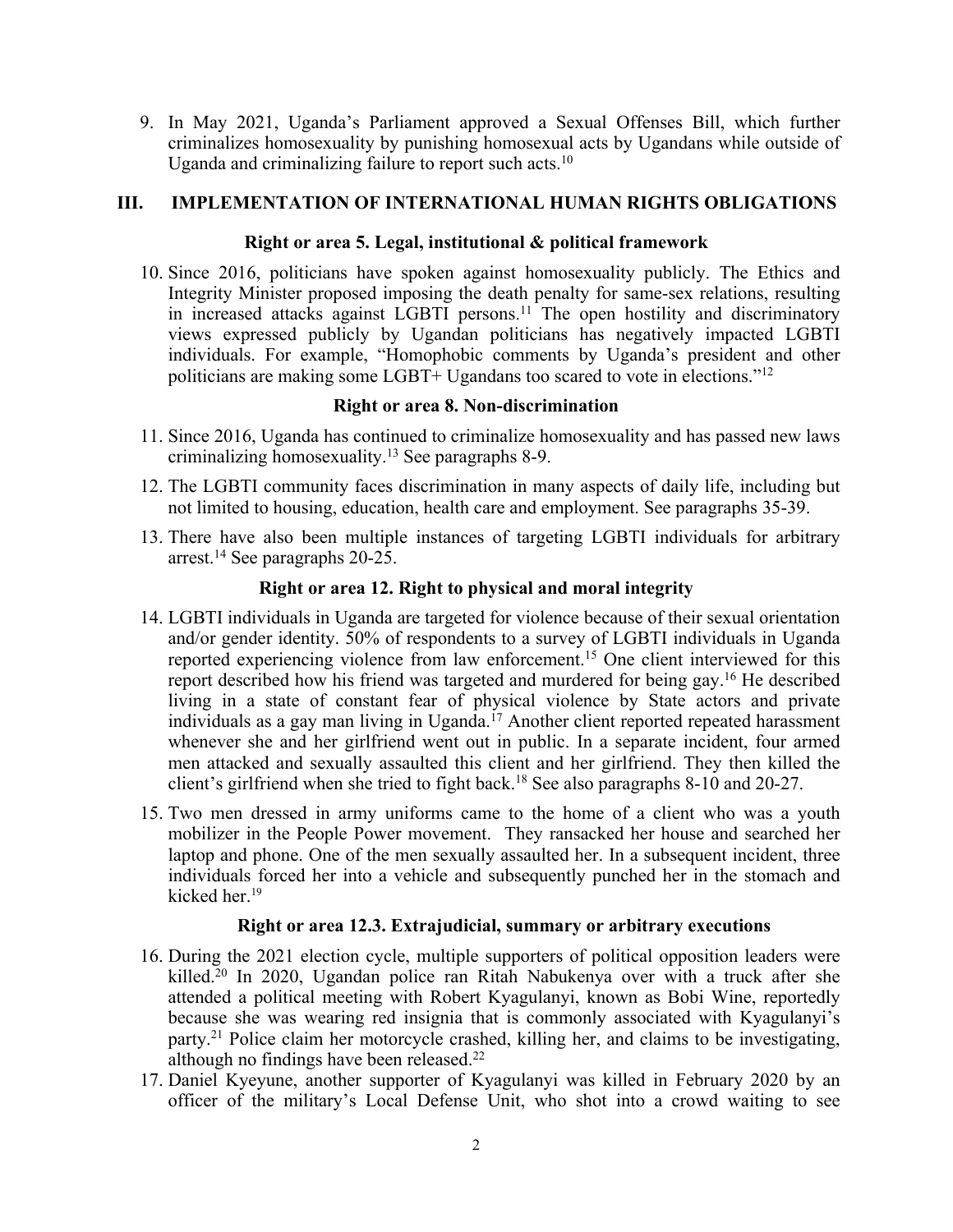Kyagulanyi's motorcade on its way back from Nabukenya's funeral.<sup>23</sup> The military contested the claims and attempted to discredit bystander cell phone video showing the officer shooting into the crowd and claimed it would investigate, although no findings have been released. 24

18. Aclient, who was previously active in the People Power Movement and left Uganda for the United States after being persecuted on the basis of political opinion, reported retaliatory attacks against his family. Police officers detained this client'<sup>s</sup> relative, hoping to learn where the client was located. Shortly thereafter, the client'<sup>s</sup> relative was missing for two days before his body was found. 25

## **Right or area 12.5. Prohibition of torture and cruel, inhuman or degrading treatment**

19. The Advocates' clients and secondary sources repor<sup>t</sup> the use of torture against members of opposition groups. One client was active in the Uganda Young Democrats, <sup>a</sup> wing of the opposition Democratic Party, and later assumed <sup>a</sup> leadership role in the party. He was arrested and brough to an unknown facility after attending <sup>a</sup> political rally. While detained, officials covered his face with a sack and beat and tortured him.<sup>26</sup>

## **Right or area 13.3. Arbitrary arrest and detention**

- 20. The Ugandan police have arbitrarily arrested LGBTI individuals on multiple occasions. 27 The Advocates' client Simon confirmed that the police often raided locations where members of the LGBTI community met. <sup>28</sup> <sup>A</sup> group of five to ten people attacked another client after discovering the client having <sup>a</sup> sexual encounter with <sup>a</sup> man. Police responded to the scene and detained the client. While detained, officials beat and verbally abused the client. 29
- 21. On November 10, 2019, the police arrested 125 individuals in the only LGBTI bar in Kampala, Ram Bar, on supposed Anti-Tobacco Law charges, despite only <sup>a</sup> few people actually using sisha at the time of the raid. 30 "The Ugandan media outlet Kuchu Times reported that victims were dragged and thrown onto police trucks."<sup>31</sup> Simon described his own arrest the night of the Ram Bar raid, which resulted in abuse by the police, and his firing. 32
- 22. In 2020, the governmen<sup>t</sup> began using COVID-19 as pre-text for arresting LGBTI individuals and shutting down shelters that accepted LGBT1 individuals. 33 Twenty-three LGBTI youth were arrested from <sup>a</sup> shelter, which resulted in 19 being charged with "negligent acts likely to spread infectious diseases" and "disobeying legal orders" and being detained without access to lawyers or medical treatment, including anti-retroviral medications. 34
- 23. Multiple sources repor<sup>t</sup> that LGBTI persons are subjected to physical and sexual violence while in detention. Simon reports that he and his boyfriend were arrested after an acquaintance reported them police. During the three days they spen<sup>t</sup> in detention, police officers subjected Simon and his boyfriend to anal examinations and physical abuse. Simon confirmed that almost every gay man was forced to undergo an anal examination while detained.<sup>35</sup> Other detained individuals forced them to perform sexual acts.<sup>36</sup> Simon also reported being harassed because of his sexual orientation through threats and slurs.<sup>37</sup> On October 21, 2019, police arrested 16 individuals associated with Let'<sup>s</sup> Walk Uganda, <sup>a</sup> program advocating for LGBTI youth. A doctor forcibly administered anal examinations of these individuals. <sup>38</sup>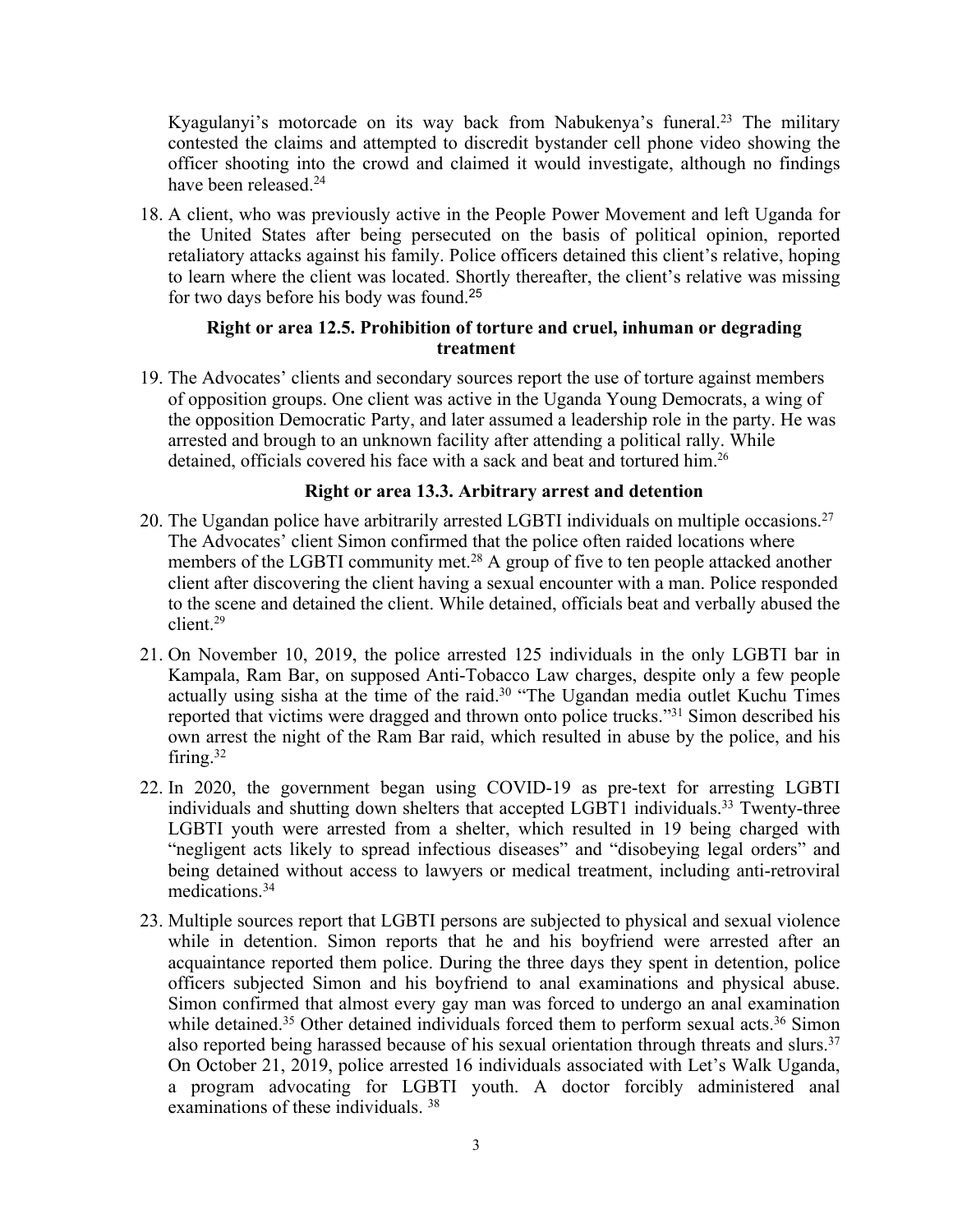- 24. Ugandan security forces have also carried out arbitrary arrests against political opposition leaders, including arresting Kyagulanyi when he tried to access <sup>a</sup> scheduled campaign event. <sup>39</sup> Multiple individuals have been killed at protests and events held by opposition leaders. <sup>40</sup> On two occasions, government officials arbitrarily detained a client.<sup>41</sup> One client, who was active in protesting against the ruling party, was detained by governmen<sup>t</sup> officials on two occasions. During the first incident, which stemmed from the client'<sup>s</sup> participation in the People Power Movement and in protests against the ruling party, officials detained, interrogated, and hit him. In <sup>a</sup> separate incident, two men detained and interrogated the client after the client posted anti-governmental opinions on social media. The client faced additional interrogation after these individuals brought him to <sup>a</sup> police station. Officials detained and interrogated his mother and brother, also torturing his brother in the process. 42
- 25. Another client, who was <sup>a</sup> youth mobilizer in the People Power Movement, reported that two individuals, one wearing <sup>a</sup> military uniform, forced her into their vehicle and subsequently questioned and severely beat her.<sup>43</sup>

## **Right or area 14.3. Freedom of opinion and expression**

- 26. Members of the LGBTI community in Uganda repor<sup>t</sup> that they are forced to hide their opinions on sexuality or gender identity. Many members of the LGBTI community have experienced violence. In this light, over 54% of respondents to <sup>a</sup> survey of LGBTI individuals reported violence from family members. 44 The Advocates' client Simon shared that, both as <sup>a</sup> youth and an adult, he experienced psychological harm and trauma because he identifies as gay. <sup>45</sup> He reported that he and other members of the LGBTI community are forced to lead secret lives to avoid harassment, discrimination, and violence from employers, landlords, the police, and private citizens. 46 Simon described how others suspected him as being gay if he was not seen with women or dressed in bright or tight clothing. 47
- 27. Ugandan officials reportedly often use <sup>a</sup> law that prohibits defrauding <sup>a</sup> person by misrepresenting oneself as another in order to arrest transgender individuals, despite lacking evidence of intent to defraud.<sup>48</sup>

#### **Right or area 14.5. Freedom of association**

- 28. Uganda'<sup>s</sup> Constitution and laws gran<sup>t</sup> freedom of association, but the governmen<sup>t</sup> restricts local organizations, especially those advocating for human rights of LGBTI persons. 49
- 29. Members of the political opposition have also faced barriers to free association. Wine and other members of the opposition have received pushback from the ruling party. Wine was arrested in November 2020 and March 2021. <sup>50</sup> Ahead of the 2021 presidential election, officials detained hundreds of opposition members. <sup>51</sup> Reports of torture, including electric shocks, waterboarding, and extended solitary confinement, accompanied the arrests. 52
- 30. The Advocates' client Simon described how he and others in the LGBTI community could only meet in homes or safe spaces, not public places. The only known public LGBTI meeting spot was raided by police.<sup>53</sup> See paragraph 22. However, even meeting in homes does not guaranty freedom of association for or safety of LGBTI individuals. See paragraphs 36-37.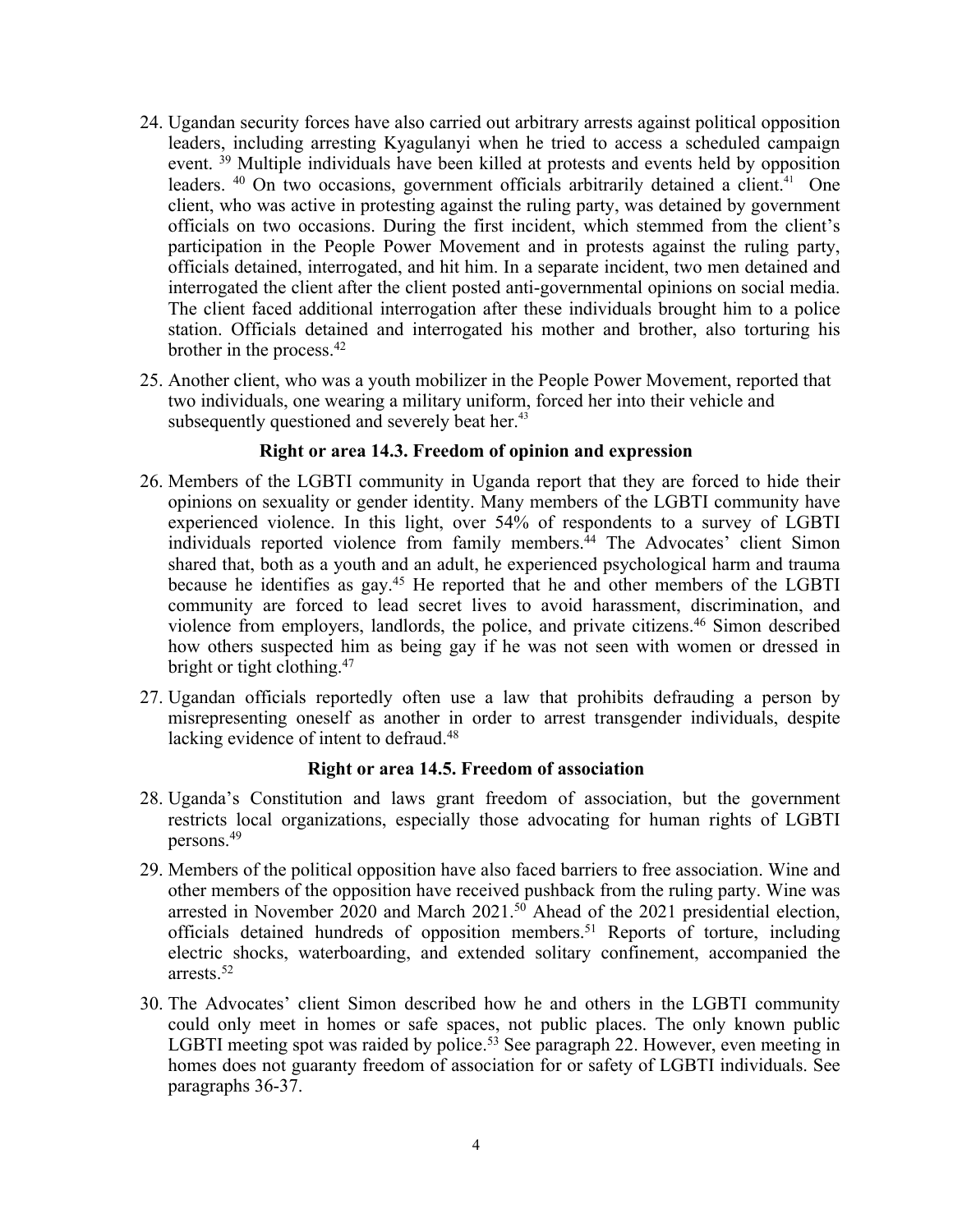#### **Right or area 14.6. Right to private life, privacy**

31. See paragraphs 9-10, 32 and 37.

#### **Right or area 16. Right to an effective remedy, impunity**

- 32. The Ugandan governmen<sup>t</sup> is "reluctant to investigate, prosecute, or punish officials who committed human rights abuses, whether in the security services or elsewhere in the government."<sup>54</sup> On November 26, 2016, police and military officials killed over 100 people in Kasese, <sup>a</sup> town in Western Uganda. 55 The governmen<sup>t</sup> failed to hold the perpetrators accountable, prompting one repor<sup>t</sup> to call the Ugandan army <sup>a</sup> "beacon of impunity."<sup>56</sup>
- 33. One client pressed charges of theft against another individual. At <sup>a</sup> preliminary court hearing, the defendant spoke of the client'<sup>s</sup> sexual orientation. The client dropped the charges for fear of being arrested for homosexuality. 57

#### **Right or area 19. Rights related to marriage & family**

34. Same-sex marriage is criminalized in Uganda. See paragraphs 9-10 and 39.

#### **Right or area 22.3. Right to adequate housing**

35. LGBTI individuals in Uganda face discrimination in housing. Simon and his boyfriend were evicted from their apartment after his neighbors complained that having <sup>a</sup> gay couple in building was <sup>a</sup> "bad influence."<sup>58</sup> He and his partner moved to another apartment and still were subject to harassment. 59 Simon described how <sup>a</sup> straight person befriended his boyfriend in order to blackmail them, threatening to out them to the police. 60 This person assaulted Simon'<sup>s</sup> boyfriend, stole their money and phones, and still reported them to the police for being homosexual. 61 Simon again lost his housing after police arrested him for being gay, revealing his orientation to his neighbors and landlord.<sup>62</sup> A different client was forced to leave his residence after being discovered having sex with <sup>a</sup> man. 63 See also paragraph 22. Many LGBTI individuals, in addition to receiving blame for the virus, have been unable to work as result of the COVID-19 pandemic, exacerbating what is often an already precarious financial situation. Evictions of LGBTI individuals have forced many to return to unsafe living situations. 64

#### **Right or area 23.1. Right to work**

36. LGBTI individuals in Uganda experience employment discrimination. Simon attested to the difficulties in obtaining and maintaining employment as <sup>a</sup> LGBTI person, especially for those with less education (See paragraph 40). Simon explained "Being queer and uneducated in Africa is the worst thing."<sup>65</sup> At one job, Simon's employer threatened to investigate him for being gay, leading to Simon quit out of fear. 66 Simon tried working in <sup>a</sup> more remote position with the hope that having less interaction with other employees would lessen his chance of being outed to his employer or the police, but ultimately was fired after being arrested at Ram Bar (see paragraph 22). 67 Simon'<sup>s</sup> boyfriend has lost all of his jobs due to his sexual orientation, <sup>a</sup> fact which is exacerbated by the fact that his boyfriend has less education. 68

#### **Right or area 24. Right to health**

37. LGBTI individuals suffer discrimination in access to health services. 69 LGBTI patients are often turned away from services or worse. 70 Simon described how his friend was beaten by her doctor because the doctor suspected that she was <sup>a</sup> lesbian. 71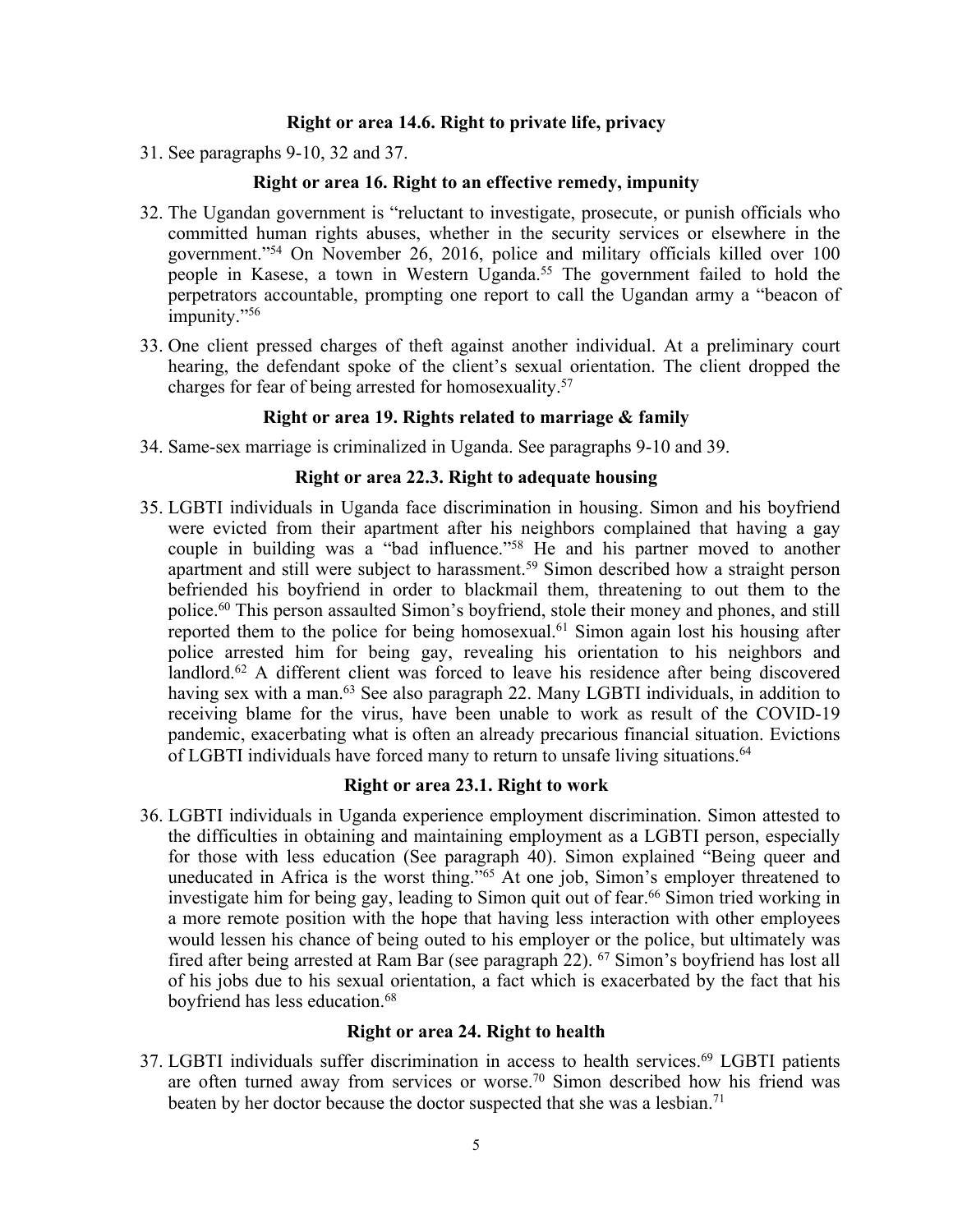38. Police also shut down <sup>a</sup> health care event hosted by an LGBTI advocacy group on governmen<sup>t</sup> orders. 72 See paragraph 26.

### **Right or area 25. Right to education**

39. LGBTI individuals experience discrimination in accessing their right to education. Simon described how actual or perceived LGBTI students are often harassed in school by professors and other students and face the threat of being kicked out for being homosexual.<sup>73</sup> In high school, his classmates harassed him for having a "soft voice" and having little interest in sports.<sup>74</sup> "People thought being gay was untraditional, not African".<sup>75</sup> He feared self-identifying as gay because of the harassment he already faced. 76 Simon felt he had to be secretive around professors and teachers to avoid additional harassment or potential violence, and knows of other LGBTI students who faced harassment and had to leave school.<sup>77</sup>

## **Right or area 36. Human rights defenders**

40. Simon described how LGBTI activism has to remain underground because they are constantly threatened and harassed.<sup>78</sup> Shelters assisting LGBTI individuals get raided.<sup>79</sup> See paragraph 24.

## **IV. RECOMMENDATIONS**

- 41. This repor<sup>t</sup> offers the following recommendations for the Government of Uganda:
- Adopt a moratorium on punishing individuals under Chapter XIV Section 145(a) and 145(c), with <sup>a</sup> view to repealing the same and decriminalizing homosexuality.
- Repeal all sections of the Sexual Offenses Bill, 2019 that criminalize or increase punishments for same-sex relations between consenting adults, impose reporting obligations on family members' of LGBTI individuals, or allow for prosecution of LGBTI Ugandans participating in consensual same-sex relations outside of Uganda.
- Prevent the introduction of any new laws that further criminalize homosexuality, increase punishment for homosexual acts between consenting adults, or lead to discrimination of LGBTI individuals.
- Investigate all attacks on LGBTI individuals and their community and prosecute perpetrators of such attacks.
- Stop pre-textual arrests of LGBTI individuals.
- Enact laws prohibiting discrimination against LGBTI persons, including in education, housing, employment and access to services.
- Take active steps to improve the public'<sup>s</sup> opinion of the LGBTI community with the goal of preventing discrimination and harassment of and violence towards LGBTI individuals.
- Carry out prompt, impartial, effective, and transparent investigations of the deaths of opposition leaders, and ensure effective prosecutions of those allegedly responsible
- Investigate claims of arbitrary arrests and attacks against political opposition and publish all findings of such investigations.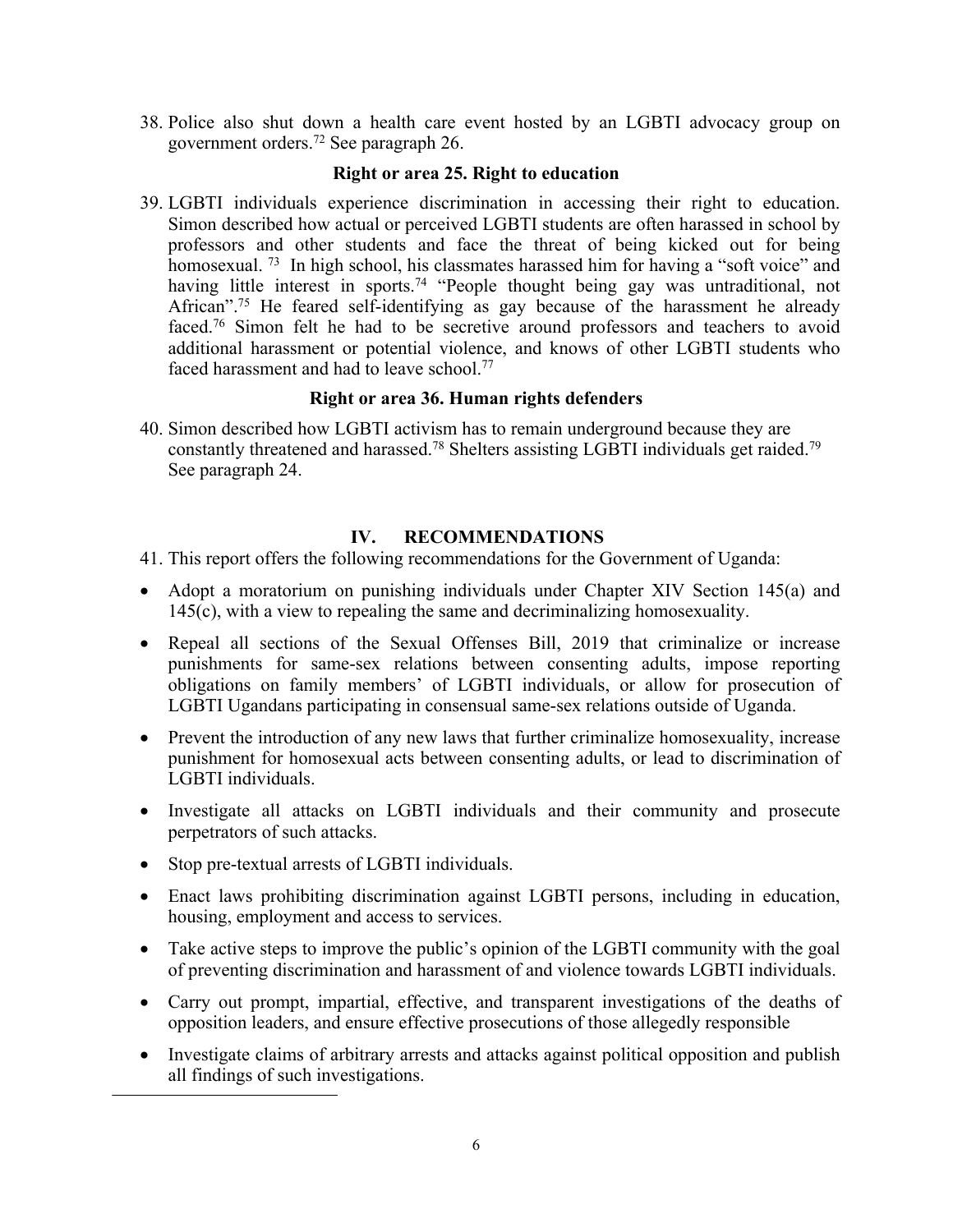1 *Report of the Working Group on the Universal Periodic Review: Uganda*, (December 27, 2016) UN Doc. A/HRC/34/10 ¶ 117.1 Decriminalize consensual same-sex conduct, starting with the repeal of laws governing unnatural offences and indecent practices, and investigate and prosecute cases of discrimination, intimidation and attacks on lesbian, gay, bisexual, transgender and intersex persons and organizations (Canada); ¶ 117.3 Take further measures to combat and preven<sup>t</sup> all forms of discrimination and social stigmatization, including on the grounds of sexual orientation and gender identity; ¶ 117.4 Take measures to combat rules, practices and stereotypes that cause discrimination and violence against lesbian, gay, bisexual and transgender persons, particularly those that are an attack against their dignity and self-determination with respec<sup>t</sup> to their sexual orientation (Colombia); ¶ 117.9 Decriminalize same-sex relationships between consenting adults (Czechia); ¶ 117.14 Repeal the legal provisions that provide for the criminalization of lesbian, gay, bisexual, transgender and intersex persons, in respec<sup>t</sup> of the principle of non-discrimination (France); ¶ 117.23 Adopt measures to combat and preven<sup>t</sup> discrimination and social stigmatization, in particular of persons with disabilities, persons with albinism, and on the grounds of sexual orientation or gender identity (Guatemala); ¶ 117.27 Investigate and prosecute State actors and individuals perpetrating violence against LGBTI persons (Iceland); ¶ 117.31 Repeal the law against homosexuality, which facilitates discrimination against lesbian, gay, bisexual and transgender people, encourages harassment and violence against them and imposes sentence of imprisonment for the offenses of homosexuality, same-sex marriage and "aggravated homosexuality" (Mexico); ¶ 117.36 Increase access to sexual and reproductive health services for vulnerable groups, including sexual minorities, by raising the health budget to 15 percen<sup>t</sup> in line with the Abuja Declaration on Roll Back Malaria I Africa (Netherlands); ¶ 117.38 Respect, protect and promote the human rights of all persons without discrimination on any grounds, including sexual orientation, gender identity or same-sex relationships between consenting adults (Norway); ¶ Decriminalize consensual same-sex sexual relations, delegalize discrimination against lesbian, gay, bisexual and transgender persons and discourage harassment and violence against them (Slovenia); ¶ 117.48 Amend the law against homosexuality and the Penal Code, which criminalizes homosexual conduct (Spain); ¶ 117.49 Take all necessary measures to ensure that the human right to non-discrimination is applied and that the human rights of all persons, including lesbian, gay, bisexual, transgender and intersex persons, are fully respected and protected (Sweden); ¶ 117.54 Repeal the provisions of the penal code that penalize same-sex relations between consenting adults and pu<sup>t</sup> an end to the detention and harassment of LGBTI activists and allow them to freely exercise their right to assembly and peaceful protest (Uruguay); ¶ 117.58 Adopt the necessary measures to repeal all legislation that discriminates against and penalizes persons because of their sexual orientation (Argentina); ¶ 117.59 Repeal the Penal Code provisions criminalizing sex between consensual same-sex partners and remove discriminatory language against lesbian, gay, bisexual, transgender and intersex persons or minority groups or their supporters (Australia); ¶ 117.61 Repeal all legislation giving rise to discrimination against people on grounds of their sexual orientation or gender identity and refrain from reintroducing the Anti-Homosexuality Act, annulled by the Supreme Court in 2014 (Austria) ¶ 117.64 Decriminalize same-sex relations and review national legislation with <sup>a</sup> view to promoting equality and preventing discrimination of any kind (Brazil).

2 *Report of the Working Group on the Universal Periodic Review: Uganda*, (December 27, 2016).

3 *Report of the Working Group on the Universal Periodic Review: Uganda*, (December 27, 2016); Uganda Penal Code Chapter XIV (accessed: June 6, 2021 <https://www.refworld.org/docid/59ca2bf44.html>).

4 *Report of the Working Group on the Universal Periodic Review: Uganda*, (December 27, 2016).

<sup>5</sup>Human Rights Watch, Uganda: Elections Marred by Violence, (January 2021) <https://www.hrw.org/news/2021/01/21/uganda-elections-marred-violence>

<sup>6</sup> United Kingdom Home Office, "Uganda: Sexual Orientation and Gender Identity and Expression," (April 2019), accessed **Apr.** 6,

2021, [https://assets.publishing.service.gov.uk/government/uploads/system/uploads/attachment\\_data/file/792036/CPI](https://assets.publishing.service.gov.uk/government/uploads/system/uploads/attachment_data/file/792036/CPIN_Uganda_SOGIE_EXT_April_2019.pdf) [N\\_Uganda\\_SOGIE\\_EXT\\_April\\_2019.pdf](https://assets.publishing.service.gov.uk/government/uploads/system/uploads/attachment_data/file/792036/CPIN_Uganda_SOGIE_EXT_April_2019.pdf)

<sup>7</sup>United States Bureau of Democracy, Human Rights, and Labor, "Uganda 2020 Human Rights Report," (accessed Apr. 6, 2021),

<https://www.state.gov/wp-content/uploads/2021/03/UGANDA-2020-HUMAN-RIGHTS-REPORT.pd>f. <sup>8</sup>Uganda Penal Code Chapter XIV, Section 145, accessed June 6, 2021,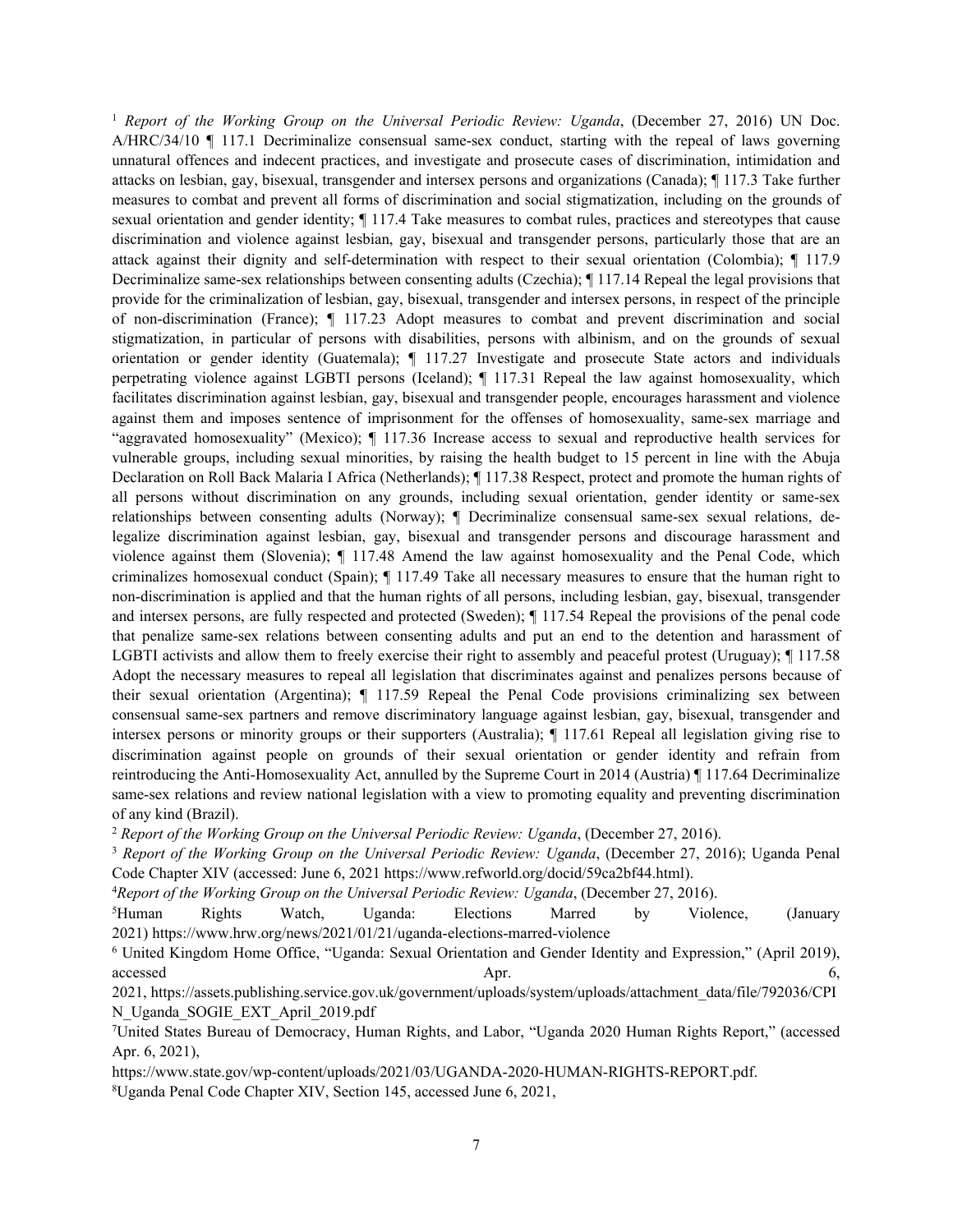<https://www.refworld.org/docid/59ca2bf44.html>.

<sup>9</sup>Uganda Penal Code Chapter XIV, Section 146 (accessed: June 6, 2021),

<https://www.refworld.org/docid/59ca2bf44.html>.

<sup>10</sup>Human Rights Watch, *Uganda: Reject Sexual Offenses Bill* (May 6, 2021),

<https://www.hrw.org/news/2021/05/06/uganda-reject-sexual-offenses-bill>.

<sup>11</sup> Press Release, OutRight Action International, Uganda Threatens to Re-Introduce "Anti-Homosexuality Act (Oct. 10, 2019),

https://outrightinternational.org/content/uganda-plans-re-introduce-anti-homosexuality-act; Thomas Reuters, *Antigay rhetoric ramps up fear among LGBT+ Ugandans ahead of polls*, accessed June 2021,

https://www.reuters.com/article/us-uganda-lgbt-election/anti-gay-rhetoric-ramps-up-fear-among-lgbt-ugandansahead-of-polls-idUSKBN29B22W).

12 Thomas Reuters, *Anti-gay rhetoric ramps up fear among LGBT+ Ugandans ahead of polls*, accessed June 2021, [https://www.reuters.com/article/us-uganda-lgbt-election/anti-gay-rhetoric-ramps-up-fear-among-lgbt-ugandans](https://www.reuters.com/article/us-uganda-lgbt-election/anti-gay-rhetoric-ramps-up-fear-among-lgbt-ugandans-ahead-of-polls-idUSKBN29B22W))[ahead-of-polls-idUSKBN29B22W\)](https://www.reuters.com/article/us-uganda-lgbt-election/anti-gay-rhetoric-ramps-up-fear-among-lgbt-ugandans-ahead-of-polls-idUSKBN29B22W)).

<sup>13</sup>Uganda Penal Code Chapter XIV, accessed June 6, 2021, <https://www.refworld.org/docid/59ca2bf44.html>; Human Rights Watch, *Uganda: Reject Sexual Offenses Bill* (May 6, 2021)

<https://www.hrw.org/news/2021/05/06/uganda-reject-sexual-offenses-bill>.

<sup>14</sup>Amnesty International, "Uganda 2020,"

<https://www.amnesty.org/en/countries/africa/uganda/report-uganda/>; Human Rights Watch, "Uganda: Stop Police Harassment of LGBT People", https://www.hrw.org/news/2019/11/17/uganda-stop-police-harassment-lgbt-people.

<sup>15</sup> Sexual Minorities Uganda, "Safety and Security of the LGBTIQ+ Community in Uganda: A Pre-COVID 19 to Post-COVID 19 Situational Analysis," accessed June 2021, https://sexualminoritiesuganda.com/safety-and-securityof-the-lgbtiq-community-in-uganda/.

<sup>16</sup> Interview with asylum client named Simon (June 17, 2021).

<sup>17</sup> Interview with asylum client named Simon (June 17, 2021).

<sup>18</sup> Interviews are hereinafter referred to as "Interviews conducted by The Advocates (2019)." Details have been removed to maintain confidentiality and to protect the identities of clients and their families.

19 Interviews conducted by The Advocates (2019).

<sup>20</sup>United States Bureau of Democracy, Human Rights, and Labor, "Uganda 2020 Human Rights Report," accessed Apr. 6, 2021, [https://www.state.gov/wp-content/uploads/2021/03/UGANDA-2020-HUMAN-RIGHTS-](https://www.state.gov/wp-content/uploads/2021/03/UGANDA-2020-HUMAN-RIGHTS-REPORT.pdf)[REPORT.pdf](https://www.state.gov/wp-content/uploads/2021/03/UGANDA-2020-HUMAN-RIGHTS-REPORT.pdf)

<sup>21</sup>United States Bureau of Democracy, Human Rights, and Labor, "Uganda 2020 Human Rights Report," accessed Apr. 6, 2021, [https://www.state.gov/wp-content/uploads/2021/03/UGANDA-2020-HUMAN-RIGHTS-](https://www.state.gov/wp-content/uploads/2021/03/UGANDA-2020-HUMAN-RIGHTS-REPORT.pdf)[REPORT.pdf](https://www.state.gov/wp-content/uploads/2021/03/UGANDA-2020-HUMAN-RIGHTS-REPORT.pdf)

<sup>22</sup>United States Bureau of Democracy, Human Rights, and Labor, "Uganda 2020 Human Rights Report," accessed Apr. 6, 2021, [https://www.state.gov/wp-content/uploads/2021/03/UGANDA-2020-HUMAN-RIGHTS-](https://www.state.gov/wp-content/uploads/2021/03/UGANDA-2020-HUMAN-RIGHTS-REPORT.pdf)[REPORT.pdf](https://www.state.gov/wp-content/uploads/2021/03/UGANDA-2020-HUMAN-RIGHTS-REPORT.pdf)

<sup>23</sup>United States Bureau of Democracy, Human Rights, and Labor, "Uganda 2020 Human Rights Report," accessed Apr. 6, 2021, [https://www.state.gov/wp-content/uploads/2021/03/UGANDA-2020-HUMAN-RIGHTS-](https://www.state.gov/wp-content/uploads/2021/03/UGANDA-2020-HUMAN-RIGHTS-REPORT.pdf)[REPORT.pdf](https://www.state.gov/wp-content/uploads/2021/03/UGANDA-2020-HUMAN-RIGHTS-REPORT.pdf)

<sup>24</sup>United States Bureau of Democracy, Human Rights, and Labor, "Uganda 2020 Human Rights Report," accessed Apr. 6, 2021, [https://www.state.gov/wp-content/uploads/2021/03/UGANDA-2020-HUMAN-RIGHTS-](https://www.state.gov/wp-content/uploads/2021/03/UGANDA-2020-HUMAN-RIGHTS-REPORT.pdf)[REPORT.pdf](https://www.state.gov/wp-content/uploads/2021/03/UGANDA-2020-HUMAN-RIGHTS-REPORT.pdf)

<sup>25</sup> Interviews conducted by The Advocates (2019).

<sup>26</sup> Interviews conducted by The Advocates (2019).

<sup>27</sup>Amnesty International, "Uganda 2020,"

<https://www.amnesty.org/en/countries/africa/uganda/report-uganda/>; Human Rights Watch, "Uganda: Stop Police Harassment of LGBT People," accessed 2021, https://www.hrw.org/news/2019/11/17/uganda-stop-policeharassment-lgbt-people; United States Bureau of Democracy, Human Rights, and Labor, "Uganda 2020 Human Rights Report," accessed Apr. 6, 2021,

<https://www.state.gov/wp-content/uploads/2021/03/UGANDA-2020-HUMAN-RIGHTS-REPORT.pdf>.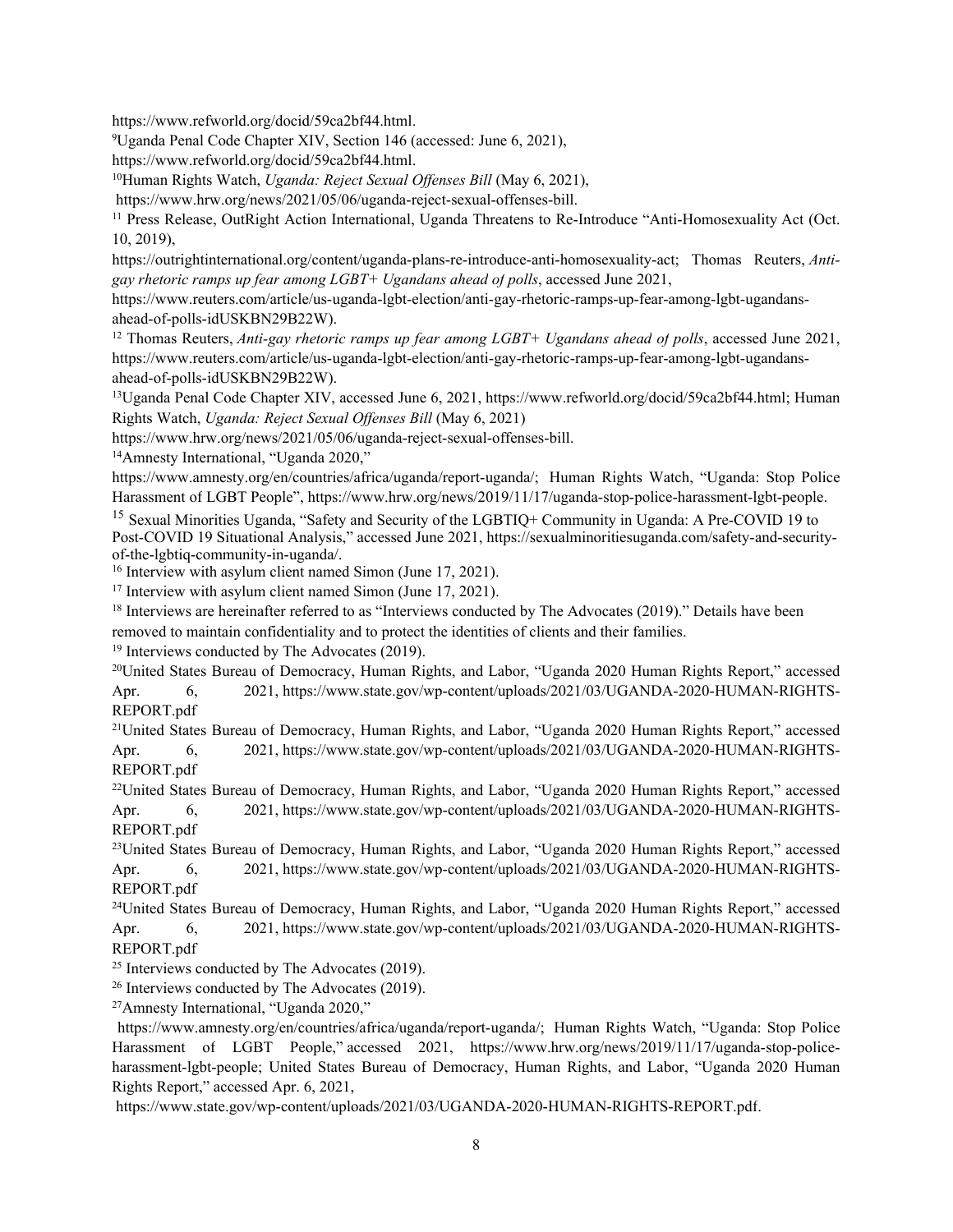<sup>28</sup> Interview with asylum client Simon (June 17, 2021).

<sup>30</sup>Human Rights Watch, "Uganda: Stop Police Harassment of LGBT People," accessed 2021, https://www.hrw.org/news/2019/11/17/uganda-stop-police-harassment-lgbt-people.

<sup>31</sup>Human Rights Watch, "Uganda: Stop Police Harassment of LGBT People," accessed 2021, https://www.hrw.org/news/2019/11/17/uganda-stop-police-harassment-lgbt-people.

<sup>32</sup> Interview with asylum client Simon (June 17, 2021).

<sup>33</sup>Amnesty International, "Uganda 2020"; Human Rights Watch, "Uganda: Stop Police Harassment of LGBT People," accessed 2021, https://www.hrw.org/news/2019/11/17/uganda-stop-police-harassment-lgbt-people; United States Bureau of Democracy, Human Rights, and Labor, "Uganda 2020 Human Rights Report," accessed Apr. 6, 2021; Press Release, Office of the High Commissioner, UN rights experts fear Uganda is using COVID-19 emergency powers to target LGBT people, (April 27, 2020), accessed Apr. 15, 2021,

<https://www.ohchr.org/en/NewsEvents/Pages/DisplayNews.aspx?NewsID=25832&LangID=E>

2021, <https://www.state.gov/wp-content/uploads/2021/03/UGANDA-2020-HUMAN-RIGHTS-REPORT.pdf>. <sup>34</sup>Amnesty International, "Uganda 2020,"

https://www.amnesty.org/en/countries/africa/uganda/report-uganda/; Human Rights Watch, "Uganda: Stop Police Harassment of LGBT People," accessed 2021, https://www.hrw.org/news/2019/11/17/uganda-stop-policeharassment-lgbt-people.

<sup>35</sup> Interview with asylum client Simon (June 17, 2021); see also United States Bureau of Democracy, Human Rights, and Labor, "Uganda 2020 Human Rights Report," accessed Apr. 6, 2021, [https://www.state.gov/wp-](https://www.state.gov/wp-content/uploads/2021/03/UGANDA-2020-HUMAN-RIGHTS-REPORT.pdf)

[content/uploads/2021/03/UGANDA-2020-HUMAN-RIGHTS-REPORT.pdf](https://www.state.gov/wp-content/uploads/2021/03/UGANDA-2020-HUMAN-RIGHTS-REPORT.pdf); United Kingdom Home Office,

"Uganda: Sexual Orientation and Gender Identity and Expression," (April 2019), accessed Apr. 6,

2021, [https://assets.publishing.service.gov.uk/government/uploads/system/uploads/attachment\\_data/file/792036/CPI](https://assets.publishing.service.gov.uk/government/uploads/system/uploads/attachment_data/file/792036/CPIN_Uganda_SOGIE_EXT_April_2019.pdf) [N\\_Uganda\\_SOGIE\\_EXT\\_April\\_2019.pdf](https://assets.publishing.service.gov.uk/government/uploads/system/uploads/attachment_data/file/792036/CPIN_Uganda_SOGIE_EXT_April_2019.pdf).

<sup>36</sup> Interview with asylum client Simon (June 17, 2021).

37 Interview with asylum client Simon (July 17, 2021).

<sup>38</sup> Human Rights Watch, "Uganda: Stop Police Harassment of LGBT People"*,* accessed July 9,

2021, <https://www.hrw.org/news/2019/11/17/uganda-stop-police-harassment-lgbt-people/>.

<sup>39</sup> Human Rights Watch, "Uganda: Elections Marred by Violence," (January 2021),

<https://www.hrw.org/news/2021/01/21/uganda-elections-marred-violence>; Human Rights Watch, "Arrest of Uganda'<sup>s</sup> Bobi Wine Spells Trouble for 2021 Election," accessed 2021, https://www.hrw.org/news/2020/01/09/arrest-ugandas-bobi-wine-spells-trouble-2021-election.

<sup>40</sup>United States Bureau of Democracy, Human Rights, and Labor, "Uganda 2020 Human Rights Report," accessed Apr. 6, 2021, [https://www.state.gov/wp-content/uploads/2021/03/UGANDA-2020-HUMAN-RIGHTS-](https://www.state.gov/wp-content/uploads/2021/03/UGANDA-2020-HUMAN-RIGHTS-REPORT.pdf)[REPORT.pdf](https://www.state.gov/wp-content/uploads/2021/03/UGANDA-2020-HUMAN-RIGHTS-REPORT.pdf)

<sup>41</sup> Interviews conducted by The Advocates (2019).

<sup>42</sup> Interviews conducted by The Advocates (2019).

<sup>43</sup> Interviews conducted by The Advocates (2019).

44 Sexual Minorities Uganda, "Safety and Security of the LGBTIQ+ Community in Uganda: A Pre-COVID 19 to Post-COVID 19 Situational Analysis," accessed June 2021, https://sexualminoritiesuganda.com/safety-and-securityof-the-lgbtiq-community-in-uganda/.

<sup>45</sup> Interview with asylum client Simon (June 17, 2021).

46 Interview with asylum client Simon (June 17, 2021).

<sup>47</sup> Interview with asylum client Simon (June 17, 2021).

<sup>48</sup> United Kingdom Home Office, "Uganda: Sexual Orientation and Gender Identity and Expression," (April 2019), accessed Apr. 6,

2021, [https://assets.publishing.service.gov.uk/government/uploads/system/uploads/attachment\\_data/file/792036/CPI](https://assets.publishing.service.gov.uk/government/uploads/system/uploads/attachment_data/file/792036/CPIN_Uganda_SOGIE_EXT_April_2019.pdf) [N\\_Uganda\\_SOGIE\\_EXT\\_April\\_2019.pdf](https://assets.publishing.service.gov.uk/government/uploads/system/uploads/attachment_data/file/792036/CPIN_Uganda_SOGIE_EXT_April_2019.pdf).

<sup>49</sup> United States Bureau of Democracy, Human Rights, and Labor, "Uganda 2020 Human Rights Report," accessed Apr. 6, 2021,

<sup>29</sup> Interviews conducted by The Advocates (2019).